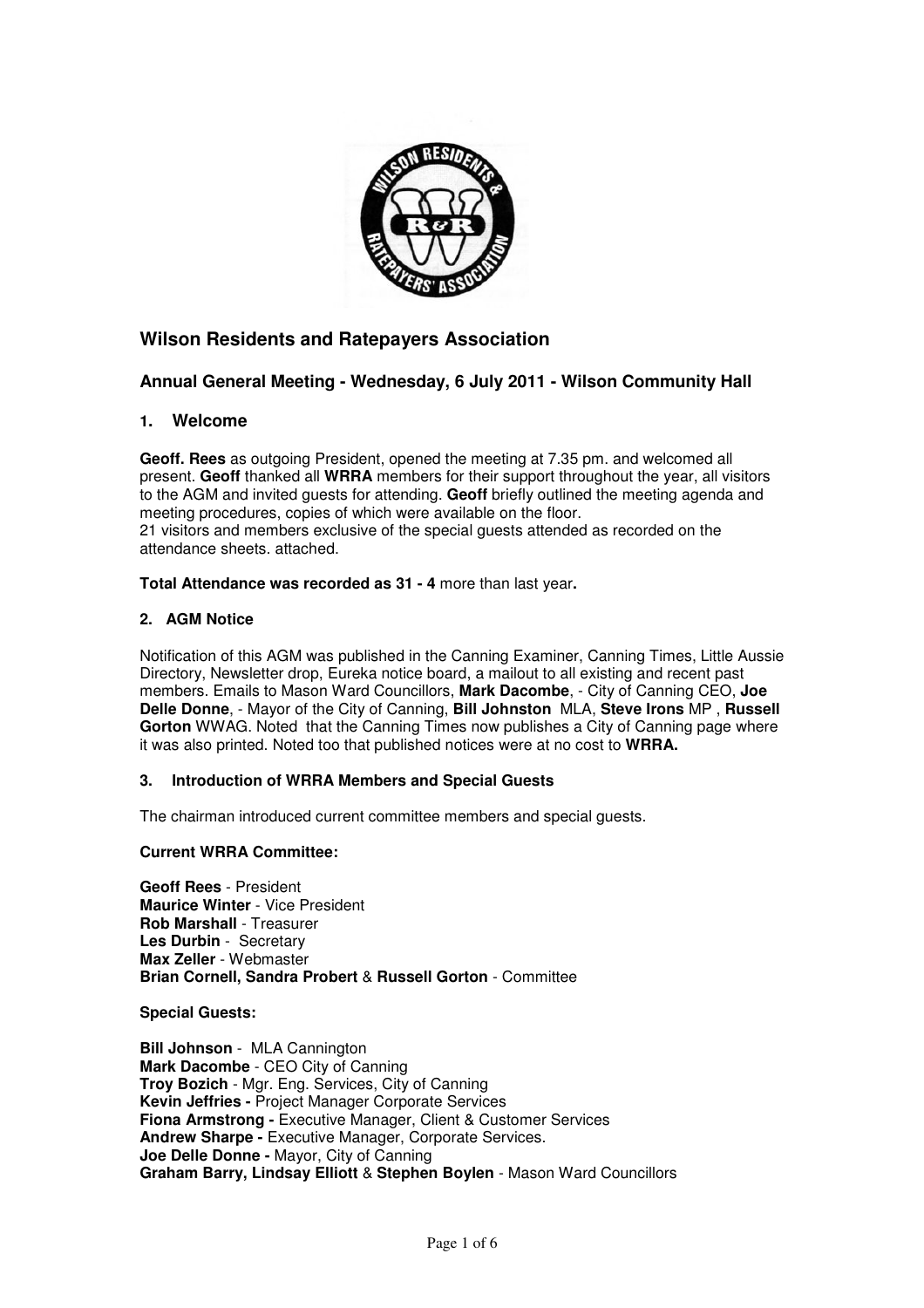### **4. Apologies**

**Steve Irons – Federal Member for Swan Peter Morcombe -** Committee **Robert & Faye Morgan** - Cllr. Beeliar Ward **Terry Gorton** – Member **Paul Duncan** - Member

### **5. Minutes from previous AGM 2010**

Copies were available on the floor and posted on the **WRRA** website. Motion to accept as a true record: proposed **Max Zeller**, seconded **Maurice Winter**

#### **6. Meeting Procedures**

**Geoff Rees** read out the procedures & protocols within which the meeting would be conducted. Copies available on the floor.

#### **7. President's Report**

The Report Card was compiled by the outgoing President, **Geoff Rees** .

The seeds of the formation of Wilson Residents and Ratepayers Association were sown by a loose group some 32 years ago which led to a formal organisation 27 years ago.

I would like to commence this evening by commenting on how much I have appreciated the time that each of my committee members have given to the administrative functions and in progressing the community objectives of the Association. This is not only during the past year but for the many years that a number of these people have been the mainstays of our Association.

These are: **Lester Durbin** - Secretary **Rob Marshall** - Treasurer **Max Zeller** - Webmaster **Maurice Winter** - Committee **Brian Cornell** - Committee **Russell Gorton** - Committee **Peter Morcombe** - Committee

The committee members were nominated from the floor and joined our committee at our last AGM.

I also thank **Susan Rogers** for her input as a committee member over the past 2 years but due to work commitments had to resign late last year.

The **WRRA** membership for the past year was 125.

Your committee continued an active role in lobbying and follow up with local groups and Government bodies on progressing the ongoing long term objectives of the Association as well as a number of local issues that have been raised by individual members and that have had a direct impact on them as residents of Wilson.

These have included:

- Riverton Bridge Kiosk and Jetty Park development.
- Fern Road Traffic concerns.
- Bywater Way Landing clean- up.
- Dumping and long term storage of builders' rubbish and materials on verges and footpaths.
- Potential fire hazards for residents abutting onto sections of the Canning River Regional Park (CRRP).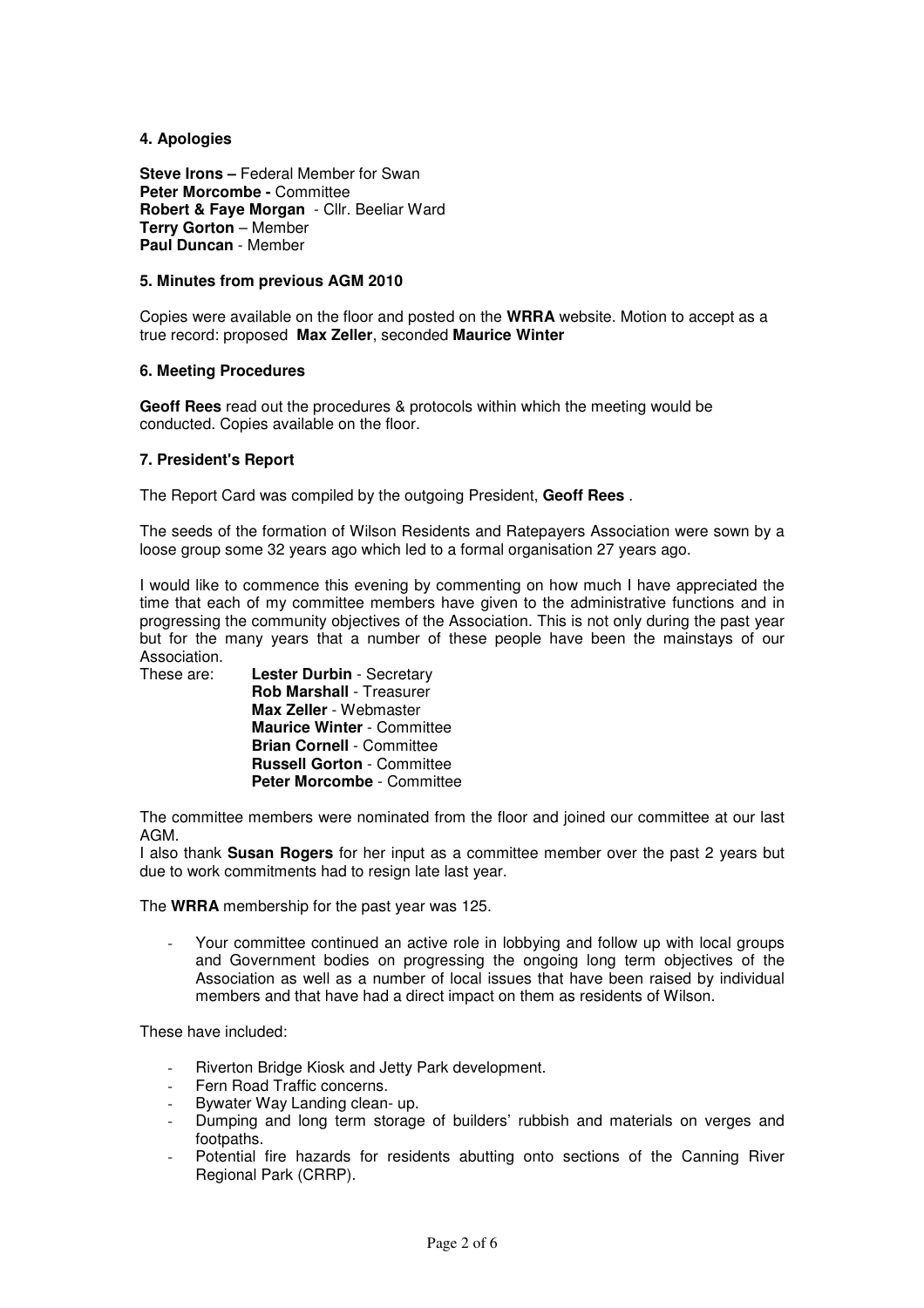- Landscaping of Kent Street approach to the Eco Centre and Weir area.
- Promote the construction of the walk trail/dual use path network connecting public and recreational areas along the northern side of the Canning River to the extensive path network within the Regional Park at Kent Street. Here we have had a small degree of success in that the City of Canning has committed to consider extension of the dual use path along the Canning River to Bow Street.

I am pleased to report that our Association's objective for installation of underground power throughout Wilson will, with the exception of a small number of residences in the Kent Street area, will be completed within the next 18-24 months. We note that the inclusion of the residences referred to is currently under review for possible inclusion. I understand that the Mayor will bring us up to date on the State Government's programme for installation of the U/G power in the Wilson East area as it becomes available.

Also during the past 12 months, the following submissions were made to Federal, State, and Local Government bodies concerning:

- Aircraft Noise
- Cat Laws
- The Central Perth metropolitan sub-regional strategy Draft Report

#### **Together the ratepayers and residents of Wilson can make a difference.**

I thank too, the Mayor and the Mason Ward Councillors for their attention to our suggestions and attendance at our meetings.

Thanks also to our parliamentary representatives**, Steve Irons**, Federal member for Swan and **Bill Johnston** MLA, State member for Cannington for their assistance with printing and their support and attendance at meetings.

In closing, and as a number of our committee will not be re-nominating this year, I would request that any person here tonight who may be in a position to assist the Association in progressing its objectives and sit on committee, that they speak to myself or any of the committee during the coffee break or as the meeting concludes.

A full transcript of the Report is available on the **WRRA** website http://wrra.org.au

### **8. Financial Report**

**Rob Marshall -** Treasurer, presented the annual financial report. The report indicated a healthy financial position. Current membership is 125, 3 fewer than last year but with quite a number yet to be processed, having arrived in the past week, this figure is likely to be exceeded. The current balance of \$4086.34 is an operating profit of \$723.26 over the previous year. This healthy financial position is due to in the main to the valuable and continuing support of the City of Canning, an increase in our New Year ice cream sales income and the ongoing assistance of **Bill Johnson** MLA and **Steve Irons** MP with printing our newsletters and flyers. **WRRA** volunteers deliver our own circulars to minimise postage costs.

**Rob** also confirmed that committee had approved Ted Foreman Citizenship Award grants of \$200 to each of Wilson Primary School and Rehoboth Christian School for the coming year thus continuing a long standing arrangement and additionally we were able to make a contribution to the Lord Mayor's Bushfire Appeal.

Copies of the financial statement were circulated.

The statement was accepted on a motion proposed by **Max Zeller**, seconded by **Russell Gorton.**

#### **9. Matters arising from last AGM & Related Issues**

For the benefit of those who may not have had access to last year's minutes, some copies were available at front desk.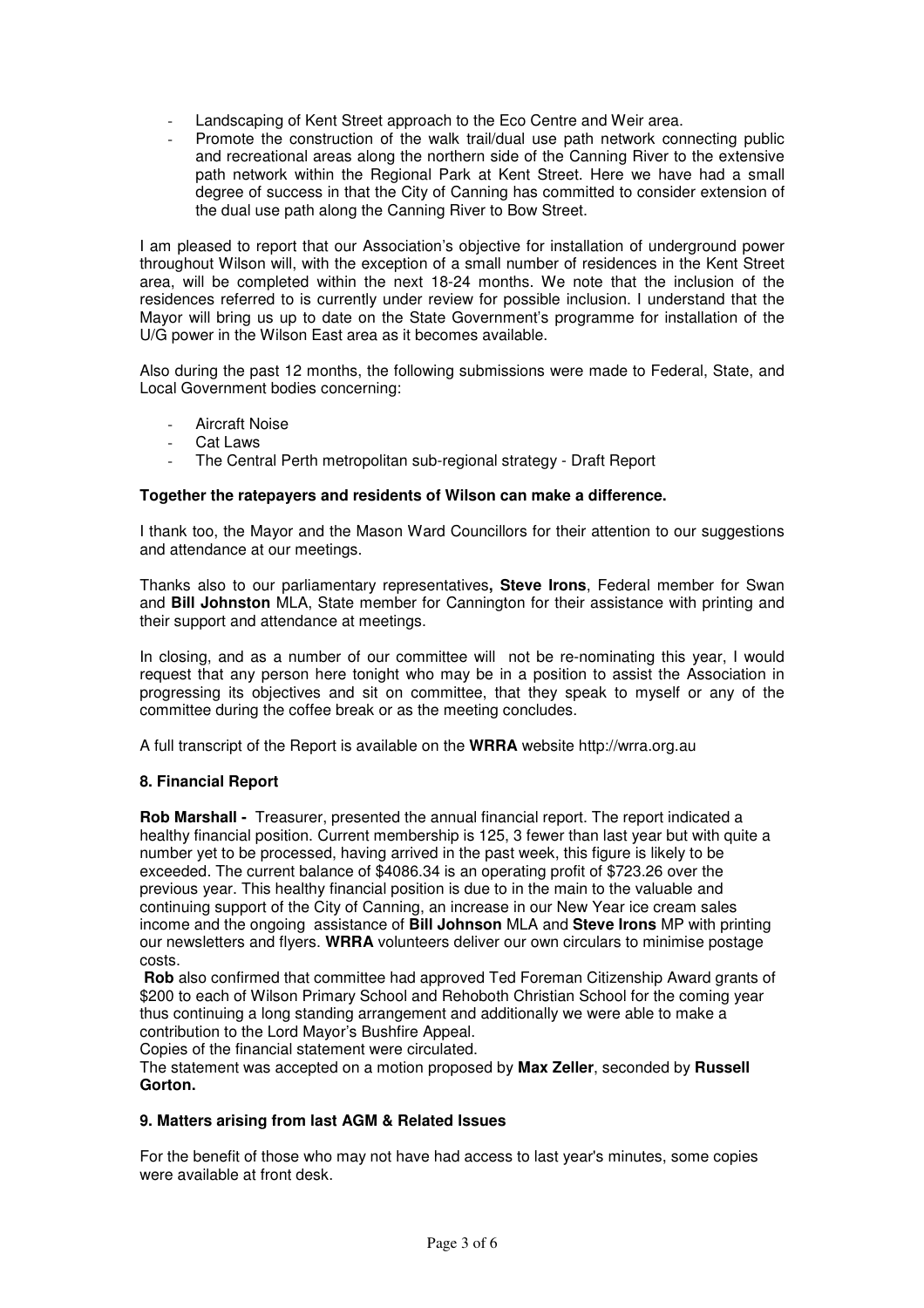- **Bus Shelters Max Zeller** thanked the City on behalf of **WRRA**, for installing the bus shelter on the south side of Fern Road near the Upnor Street roundabout.
- **Council Depot contamination Russell Gorton** asked about the investigations of the chemical contamination at the Council Depot site. **Mayor Delle Donne** reported that the City was still awaiting results of testing in the area. He also added that he felt that there would always be a Depot there, albeit smaller, as it would not be practical to move everything to a new site some distance away for cost and environmental reasons as there would be an amount of local work more easily done from a local depot.

### **10. Bill Johnston's Address.**

**Bill Johnston** MLA Cannington gave a short address outlining some of topics in the constituency and being discussed in State Parliament as they could relate to Wilson.

- The Building Bill now being legislated will ensure that more account is taken of the effect of such as infill development on existing properties and neighbourhoods. Noted that **WRRA** has been lobbying for some time now to curb some of the excesses of developers and acknowledge and thank the City which have been most active in bringing some developers 'to heel' with such as building rubbish and vehicles spreading beyond their boundaries and making life difficult for local residents.
- Public transport is now to the forefront of public policy thinking with Perth expanding rapidly and environmental concerns given more prominence. **Professor Peter Newman,**  the Urban Planning specialist, has long been an advocate of light rail having raised the prospect of a light rail link from Curtin University to UWA. Another scheme in the preliminary stages of consideration is a light rail link from Curtin to Cannington Rail Station along Manning Road. None of this would be cheap with light rail costed at \$15 million/km. Eventually the aim would be to have everyone with 500m. of a public transport stop whether rail or bus. **Bill** suggested that **WRRA** could become active in this area by lobbying for more public transport. **Mayor Delle Donne** noted that at present only 1% of the population regularly use public transport. Comments from the floor revolved around increased traffic noise from public transport, siting of bus stops and the width of roadways being reduced if a light rail were to be installed.
- Student Accommodation: **Bill** noted that the Ministers concerned were aware of some of the abuses and increased traffic etc. particularly now that this style of accommodation had spread out from the Bentley precinct to Wilson where it is becoming a concern.
- Cat Laws: In answer to a question from the floor, the Cat Bill is now in its second reading in Parliament and although tabled for later in the year it must be understood that it has to be seen as a low priority piece of legislation which must take its turn.

**Geoff** thanked **Bill Johnston** for a most informative address and taking questions from the floor.

## **11. City Report & Questions**

**Mayor Delle Donne** reported on the following topics, referring to other City officials present where necessary:

- Manning Road is to be resurfaced and some trees are to be removed with the road width to be altered. However the question has arisen about the possibility of a light rail link from Curtin to Cannington Rail Station so final design has had to be postponed.
- It was noted that difficulties had been identified in public transport to the new Fiona Stanley Hospital in the future.
- Student housing has now spread from the Bentley West Precinct into Wilson and the City was very conscious of the associated problems of traffic, parking, noise and rubbish disposal. All new developments should adhere strictly to R Code regulations.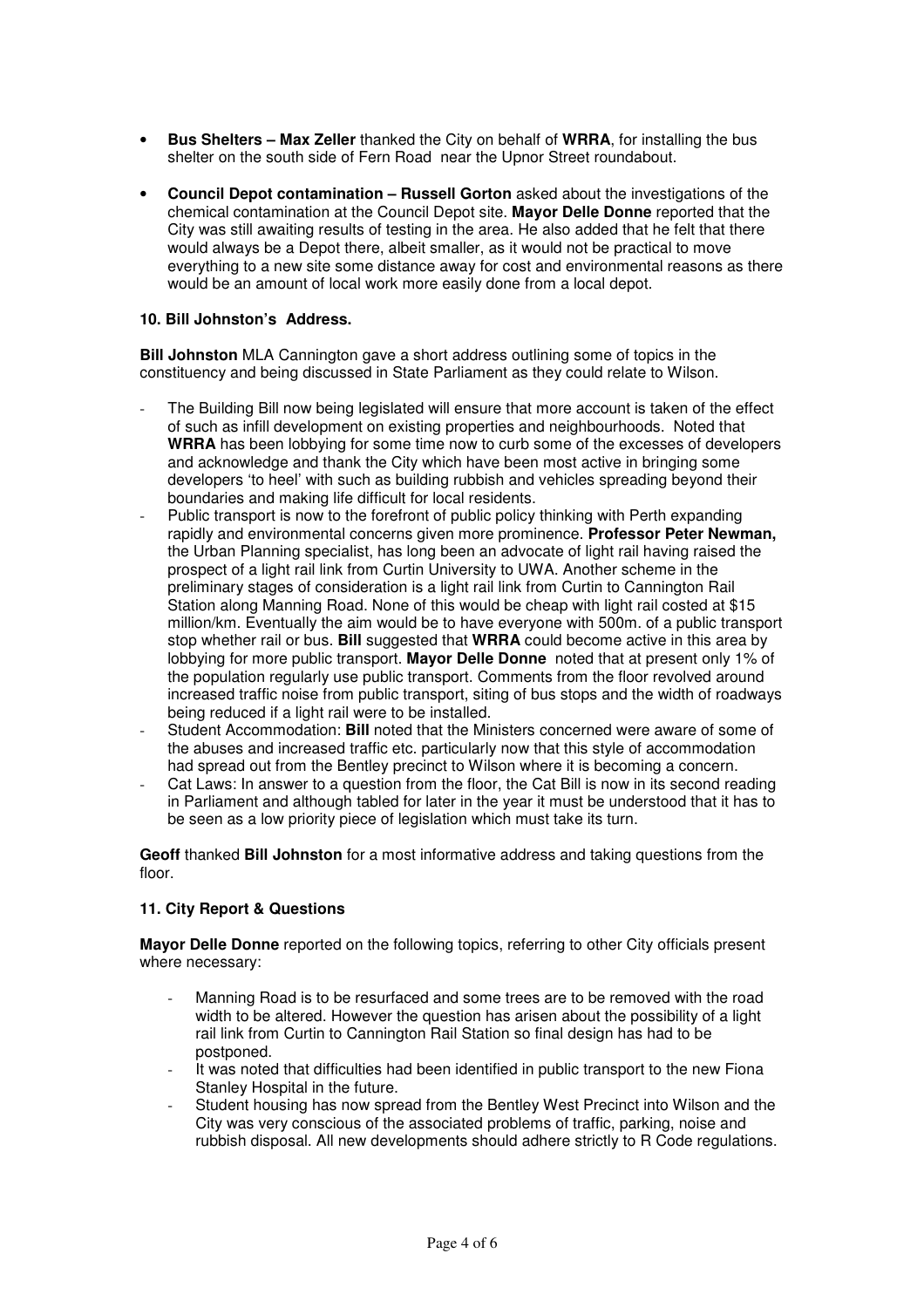- U/G Power is to go ahead in Wilson East to start in July 2012 with the costings broadly in line with those previously mentioned. It was noted that Wilson West came in on time and under budget. The City was currently investigating the possibility of extending the installation beyond Fleming Ave.to behind the Council Offices. **Rob Marshall** from the floor quoted the **WRRA** survey which was extremely positive from residents if this area.
- Aircraft Noise: Airports Corp. are presently sharing airspace so the noise is spread around adjacent suburbs and that certain types of aircraft have been banned from using Perth Airport. This is an ongoing concern and discussions are continuing against the background that as we all want to fly, then a certain amount of noise is unavoidable. **Steve Irons** MP is very much involved in this area as it is a Federal matter
- CRRP Land Acquisition: The City has no powers to resume privately owned land within the CRRP which is vested solely in State Government. All bodies concerned are aware that there is no access from Wilson between the Bywater Estate and Kent Street.
- Dual Use Path: **Troy Bozich** for the City said that the path cannot presently be built due to Castledare land being in private hands and no money has been allocated in the City's budget for the purpose.
- Verge Clean-up: A new, bigger garbage vehicle has been purchased equipped with GPS to readily identify such as builders' rubbish. In addition. 2 Compliance Officers have been employed to deal with complaints. **WRRA** confirms that the situation has much improved and when given the information, the City acts with vigour to deal with the problem.
- Overlooked Solar Panels: Cases are arising of double storey houses being built which overlook existing solar panels in adjacent properties. The City is aware of this problem and presently four cases are being investigated.
- Mosquitoes: This has a particularly bad year due to the weather conditions and the City is doing its best but spraying the whole of the CRRP simply is not feasible . Also many local authorities are doing nothing. At least Canning is trying.
- Local Government Amalgamation: Minister **John Castrilli** has a year to bring about amalgamations from approximately 32 councils down to 15-20. Canning is expecting a visit shortly.
- Speakers Nights: Reference was made to the guest speakers sponsored by the City such as Prof. **Peter Newman** who spoke recently on planning matters. These nights are advertised on the City page in the Canning Times.
- The worlds' oldest profession: It was noted that the Council feels strongly that such activities/premises should not be located in suburban areas and would be better sited in industrial areas.

### Question from the Floor:

### **Norman Drake**:

- Wharf Street Drain: Rubbish is flowing unchecked into the river The City will write to the Department of the Environment and the Swan River Trust.
- Local Parks being mowed are full of Bindi weed and should be sprayed. Noted by City.
- U/G Power in Kent Street area: As previously mentioned, consideration to include this area in Wilson East is underway in consultation with Western Power/Dept. of Energy and State Govt.

### **Max Zeller:**

Mosquitoes: Max felt that not enough was being done and didn't think the City was serious about the problem. **Kevin Jeffries** for the City said that \$60,000 had been spent on chemicals in the past year and 2 operators had been spaying and fogging. The problem has been caused by the long dry summer.

### **Katy Barr:**

- Fogging: **Katy** was concerned about not being notified when fogging was scheduled and had concerns about the effect on animals and pets.- Noted by City.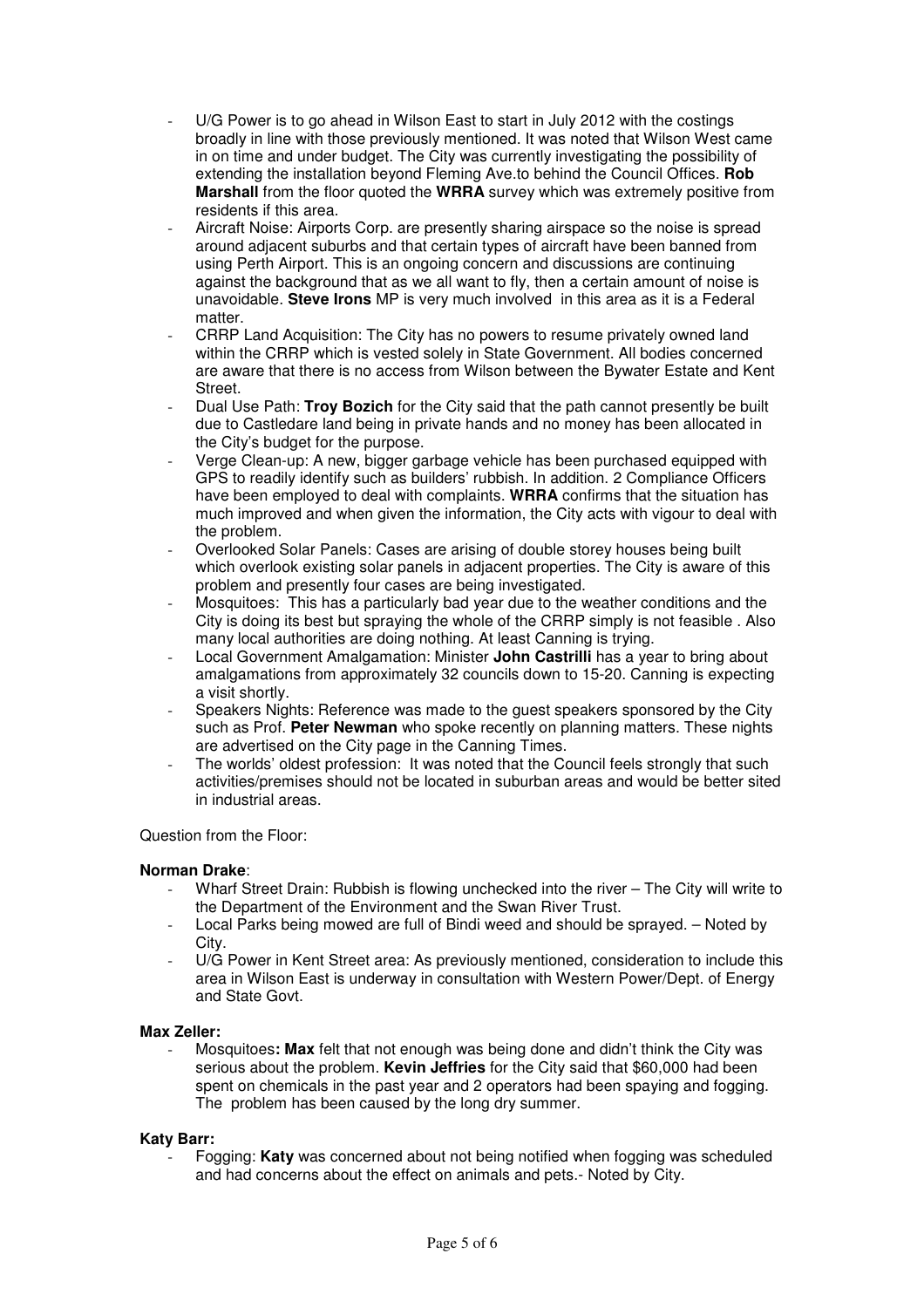Paths: She had concerns about an access path to the CRRP passing along Surrey Road. **Geoff** said that there were several option for the walk trail all of which will be discussed with the public. A decision by the Dept. of Environment will take 5 years and therefore there is nothing imminent on which the Council has to decide.

### **Russell Gorton:**

- Asked if Compliance Officers were checking on sediments/sands draining from building sites into waterways. – The City confirmed that this is included in the job descriptions of these officers.
- Status of Council Depot site testing Covered earlier.
- Cat Laws: Covered in Bill Johnston's address.

#### **Norman Drake:**

- Drainage Kent Street: Expressed concern about the flooding of his Kent Street business premises in the recent heavy rains. – The City is aware of problems in that area and money was allocated in last year's budget. The project is a queue of jobs yet to be undertaken. **Russell Gorton** from the floor noted that it was a 60 year flood.

#### **Max Zeller:**

Kent Street Café: Asked about the possibility of it opening. – The café is expected to be open in 3 months with detail yet to be worked out.

#### **Rob Marshall**:

Asked if the City will he café surrounds as attractive as those at the Jetty Park. – Yes it will be budgeted.

#### **Lyn Hartley:**

Asked if the City would construct shade sails at the Bywater Park. – The City will look into it as too additional sails at the Jetty Park Café. **WRRA** will pursue this matter as discussed earlier.

#### **David Strahan**:

- Slum/Student Accommodation: Expressed concern about the excesses of student accommodation, a subject deeply felt by Wilson residents which raised comment from the floor and official visitors. **Bill Johnston** MLA had already written to the Minister concerned, **Bill Marmion** to review rental conditions. Planning Minister **John Day** has proposed a limit of 6/house. The City has no powers to enter dwellings and check on occupancy. **David** suggested fining landlords for failing to maintain dwellings and gardens. The City suggested the investigation of business dealings and plans of landlords. **Kevin Jeffries** said that the Council declined a planning application at 37, Lord Street for a dwelling with 6 bedrooms which was supported by the State Planning Tribunal and 3 more cases are currently being pursued vigorously. The meeting was assured that this was a matter being treated with the utmost seriousness.

#### **Chris Page:**

- Additional to the above, Chris brought Kevin's attention to another specific dwelling of which he was already aware and an inspection is to be undertaken.

There being no other question from the floor, **Geoff** thanked the Council Officers and official visitors for attending and gave them the opportunity to leave if they so wished.

#### **12. Election of Officials & Committee Members**.

At this stage, **Geoff. Rees** vacated the chair and invited **Bill Johnson** MLA to chair for the election of officers. **Bill** thanked the current committee for their work over the past year and commented that there was an energy and sense of purpose in our locality that did not exist in other parts of his constituency. He stressed the importance of community input into local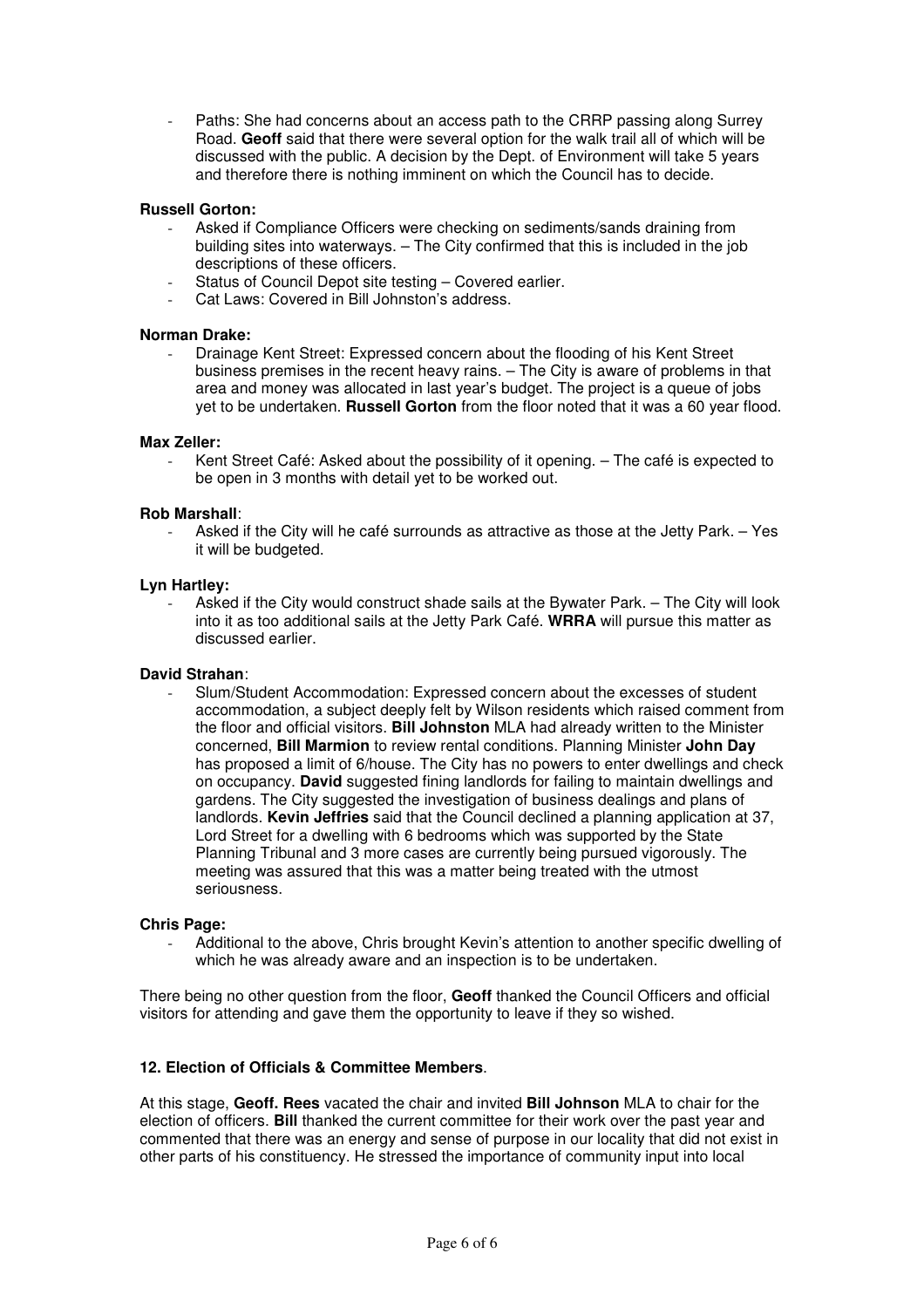affairs and asked of the floor if anyone would be prepared to nominate for any vacant position or serve as a committee member.

All positions declared vacant.

- a. Nominations were called for the position of President. **Geoff Rees** was nominated by **Les Durbin** seconded by **Maurice Winter**. There being no other nominations, **Geoff.** was elected unopposed.
- b. Nominations were called for the position of Vice President. No nominations were received so the position will remain temporarily unfilled.
- c. Nominations were called for the position of Secretary. **Les Durbin** was nominated by **Geoff Rees** seconded by **Rob Marshall**. There being no other nominations **Les** was elected unopposed.
- d. Nominations were called for the position of Treasurer. **Rob Marshall** was nominated by **Max Zeller** seconded by **Les Durbin**. There being no other nominations **Rob** was elected unopposed.
- e. **Max Zeller** agreed to continue as Webmaster

**Bill** then returned the chair to incoming President **Geoff Rees** who asked for nominations from the floor for committee members with an appeal for new faces as we have high membership numbers and need 3 or 4 new committee members to assist with decision making and the increased workload. **Geoff** stressed that the situation was now becoming acute and should there be insufficient committee numbers then 'winding up' **WRRA** may have to be considered. **Les** joined **Geoff** in declaring the urgency of the situation and the underlining high membership and financial health of **WRRA** but that few were prepared to sit on committee.

**Brian Cornell** is to continue on committee.

**Maurice Winter** will likely continue and will decide at our next committee meeting.

**Bernard Hug** from the floor declared his wish to be a committee member.

**Lyn Hartley** from the floor wished to be included on the list of newsletter deliverers.

**Geoff** thanked the above for coming forward which will bring us some way towards having a viable committee for the coming year.

**Norman Drake** telephoned the following day offering to sit on committee.

#### **13. Membership Subscription 20011/12**

Proposed by **Geoff Rees** seconded by **Max Zeller**, that in view of our healthy balance sheet, the Annual Membership Subscription of \$5/household should continue. The proposal from last year's AGM that a payment of \$10 for two years would suit some members better is working well.

### **14. General Business**

- **Shade sails: Max Zeller** suggested that shade sails should be installed at the Bywater Park, something that **Lyn Hartley** had previously suggested we pursue. **Max**  offered to organise a petition locally and it will be an agenda item at our next committee meeting in 3 weeks.
- **Signage: Lyn Hartley** was concerned about fishermen leaving rubbish and old tackle on the riverside and suggested a sign. Also to be an agenda item.